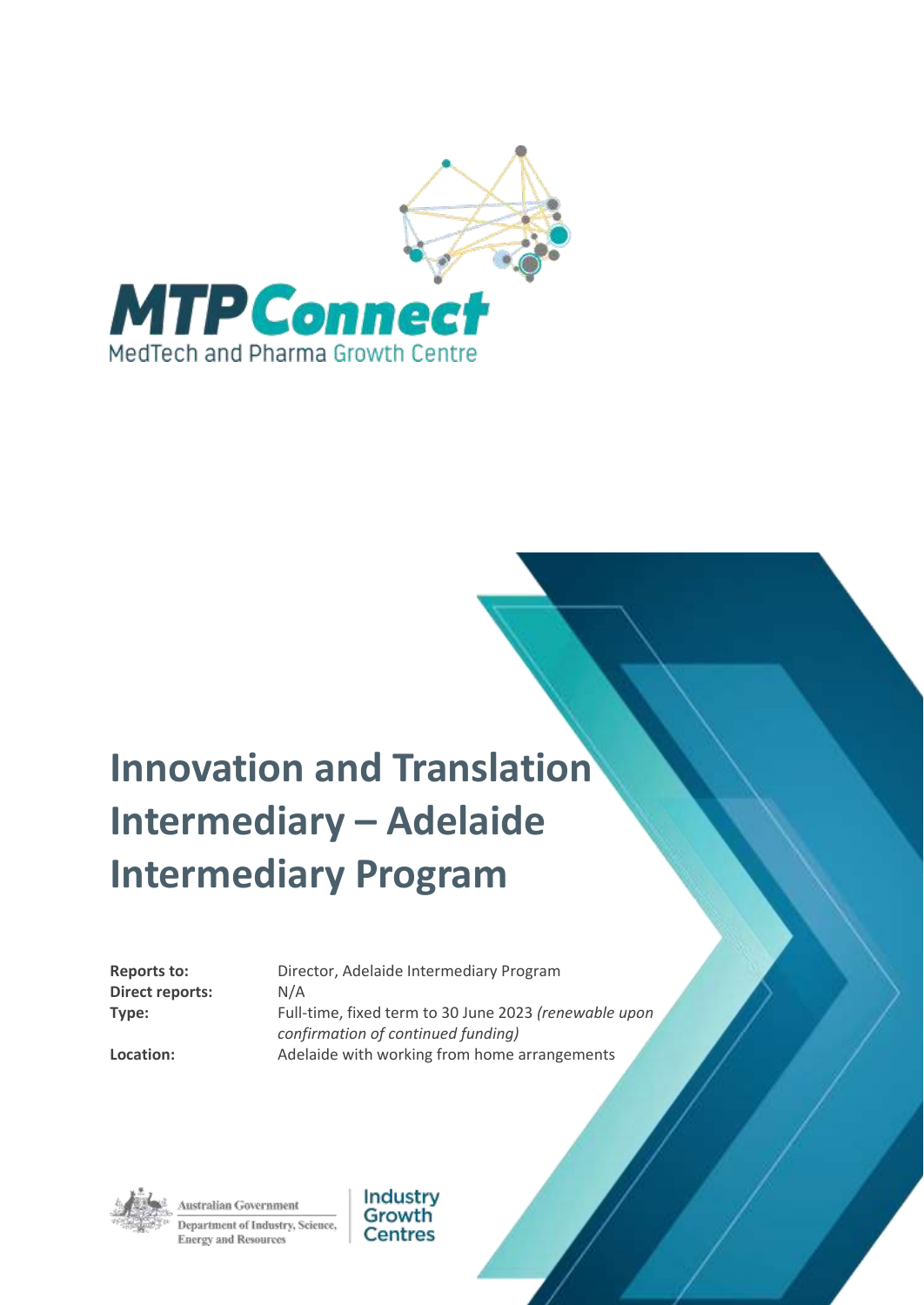### **ABOUT MTPCONNECT**

MTPConnect was formed as a not-for-profit organisation in November 2015 as part of the Australian Government's Industry Growth Centres Initiative to accelerate the growth of the medical technology, biotechnology and pharmaceutical (MTP) sector.

MTPConnect is working to forge stronger connections between research and industry, maximising opportunities for Australians to not only make scientific and technological breakthroughs to improve the health of Australians, but to see them developed through the proof-of-concept stage and successfully translated and commericalised.

MTPConnect achieves these outcomes by improving collaboration, providing and facilitating funding, developing skills, informing policy and promoting regulatory reform. In this way, MTPConnect is building a more resilient and competitive medical products manufacturing sector.

The MTPConnect has a great culture driven by high-performance, collaborative team members. Head Office is in Melbourne, with hubs in South Australia, Queensland and Western Australia and team members in NSW. Remote and/or working from home arrangements for employees are supported.

#### **External Innovation & Translation Intermediary**

As part of its EXCITE Strategy, the Government of South Australia is investing resources on intermediary functions that drive collaboration and knowledge transfer between researchers and industry in Innovation Districts.

MTPConnect has recently been awarded the contract to deliver the Government's External Innovation and Translation Intermediary (EITI) services for the Adelaide BioMed City (ABMC) innovation district. Through targeted activities and services, MTPConnect's Adelaide Intermediary Program will grow South Australia's health and medical industry sector and improve performance across the research, innovation and translation value chain.

## **ROLE OVERVIEW**

The Innovation and Translation Intermediary will play a key role in supporting the growth of health innovation and translation in the State. Working closely with ABMC partners and members and the broad range of stakeholders in the MTP sector including, companies, universities, medical research institutes, health professionals and funders, the Innovation and Translation Intermediary will strategically build capacity, connection and opportunity.

A key focus of the role will be to work closely with individuals, organisations, start-ups and SMEs to provide expert advice and mentoring. This will take the form of engaging in one-on-one meetings, reviewing plans or proposals and identifying and facilitating strategic introductions. You will build an excellent understanding of capabilities and opportunities locally, nationally and internationally and be the conduit for driving new business for South Australia. With your extensive insight and knowledge of national funding programs (such as CRC-P, ARC and MMI) you will assist ABMC members in the development of competitive grant applications. Your understanding of the wider funding and infrastructure landscape in Australia will increase South Australia's engagement in major projects.

The Innovation and Translation Intermediary will also play a key role in building South Australia's capacity more broadly. You will contribute to networking events, targeted seminars, innovation summits and roundtables. You will facilitate strategic industry panels and engage in relevant committees and advisory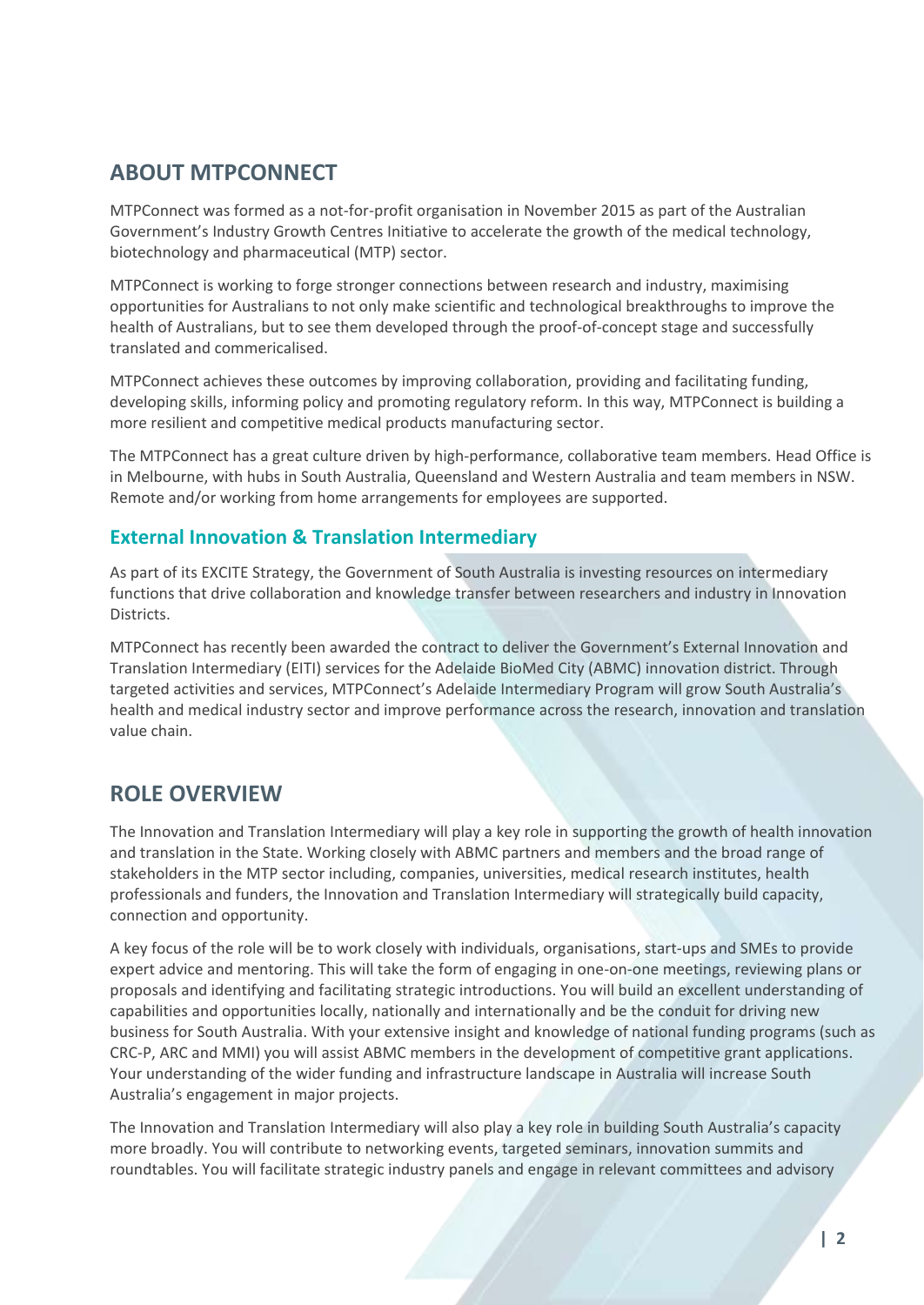groups. You will also amplify the reach and impact of MTPConnect's existing resources: webinars, podcasts, reports and industry consultations.

This role is suited to a candidate with tertiary qualifications in a relevant field of science or health, with extensive experience across the research innovation and translation pipeline, who builds trusted relationships – and, most importantly, has a passion for South Australian innovation to realise global impact. Preference will be given to those candidates who have international experience and networks to bring to the role.

The Innovation and Translation Intermediary will report to the program Director and work within a small but ambitious team to collectively deliver on the objectives of MTPConnect's Adelaide Intermediary Program.

#### **KEY DUTIES AND RESPONSIBILITIES**

The Innovation and Translation Intermediary will:

- Provide bespoke one-on-one advice and mentoring to researchers, entrepreneurs and companies through consultations and reviews of plans or proposals
- Facilitate strategic introductions between key stakeholders and national or international individuals, organisations and programs
- Identify and drive opportunities for strategic development of innovation and translation activities within ABMC, working closely with stakeholders to build upon existing capacity and empower success
- Leverage national MTPConnect training and funding programs as relevant to support the growth of South Australian activity
- **E** Identify and drive opportunities to support the attraction of global talent to South Australia
- Connect stakeholders with national facilities and infrastructure
- Facilitate and/or participate in committees, roundtables or advisory groups working to build the capacity and visibility of the South Australian health innovation and translation ecosystem
- Provide assistance to the development of major competitive grants and projects
- Contribute to mapping the capabilities and identifying needs within the South Australian sector
- **E** Develop content and facilitate or host collaboration, networking and capacity building events
- Other duties as required from time to time
- Local and interstate travel may be involved

#### **REQUIRED SKILLS AND KNOWLEDGE**

- Understanding of and experience working within the medical technology, biotechnology, pharmaceutical and digital health sector
- Demonstrated business development expertise
- Experience working with stakeholders on innovation and translation initiatives
- Excellent networking and communications skills
- Ability to think in an innovative and strategic way
- Scientific expertise in a related field
- **EXT** Ability to work effectively within a small team environment, aligning and leveraging the strengths of partners

#### **PERSONAL ATTRIBUTES**

The Innovation and Translation Intermediary will contribute to achieving MTPConnect's vision by: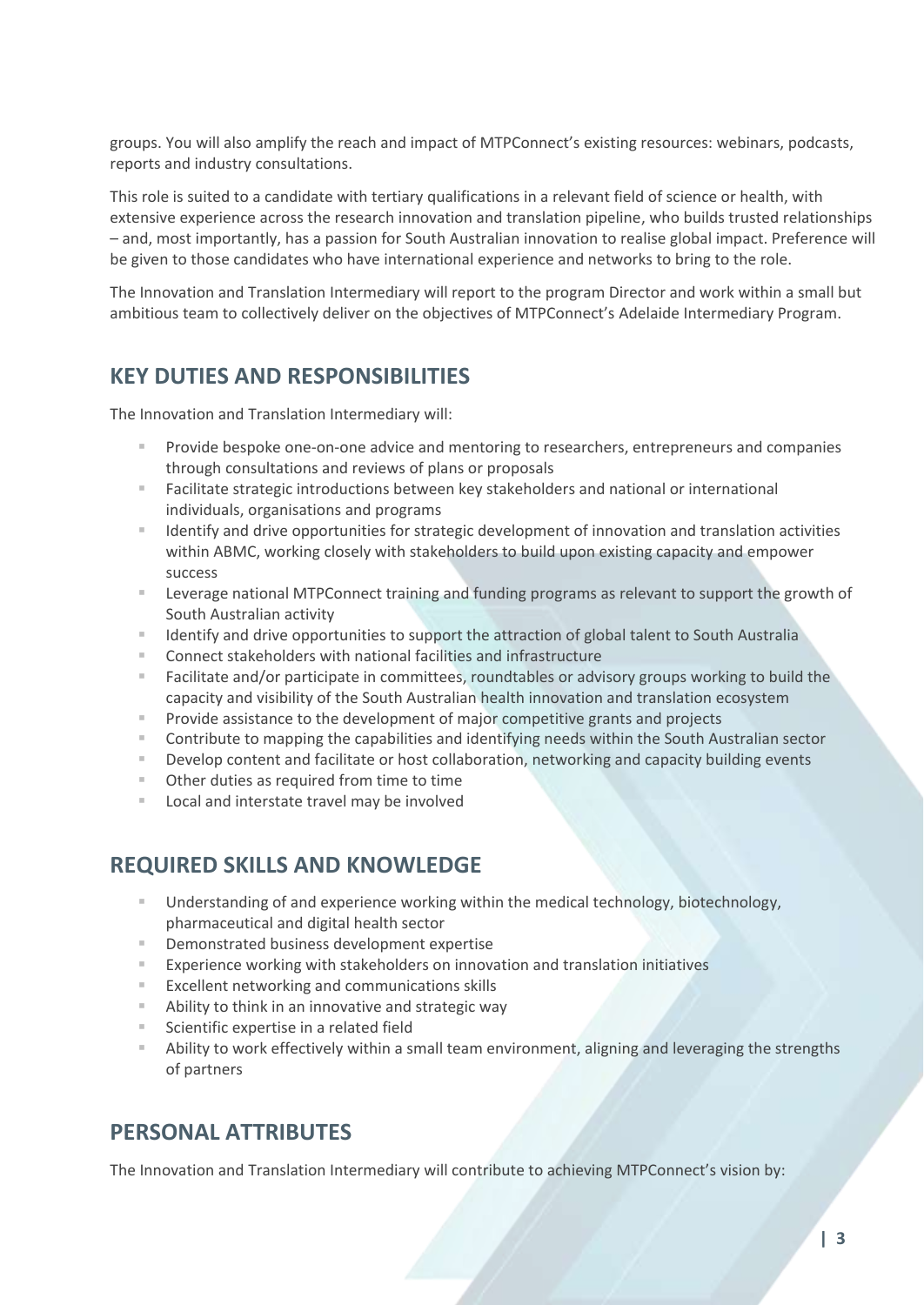- Acting with integrity and professional discretion
- Communicating effectively
- Maintaining strong focus on delivering business results to deadlines
- Taking initiative and holding a strong work ethic
- Working well with others to deliver team outcomes
- Setting high standards
- Bringing passion and enthusiasm to building South Australia's health innovations sector.

### **QUALIFICATIONS**

**E** Tertiary qualifications (undergraduate and/or postgraduate) in a health-related field and experience across the research/industry innovation and translation pipeline.